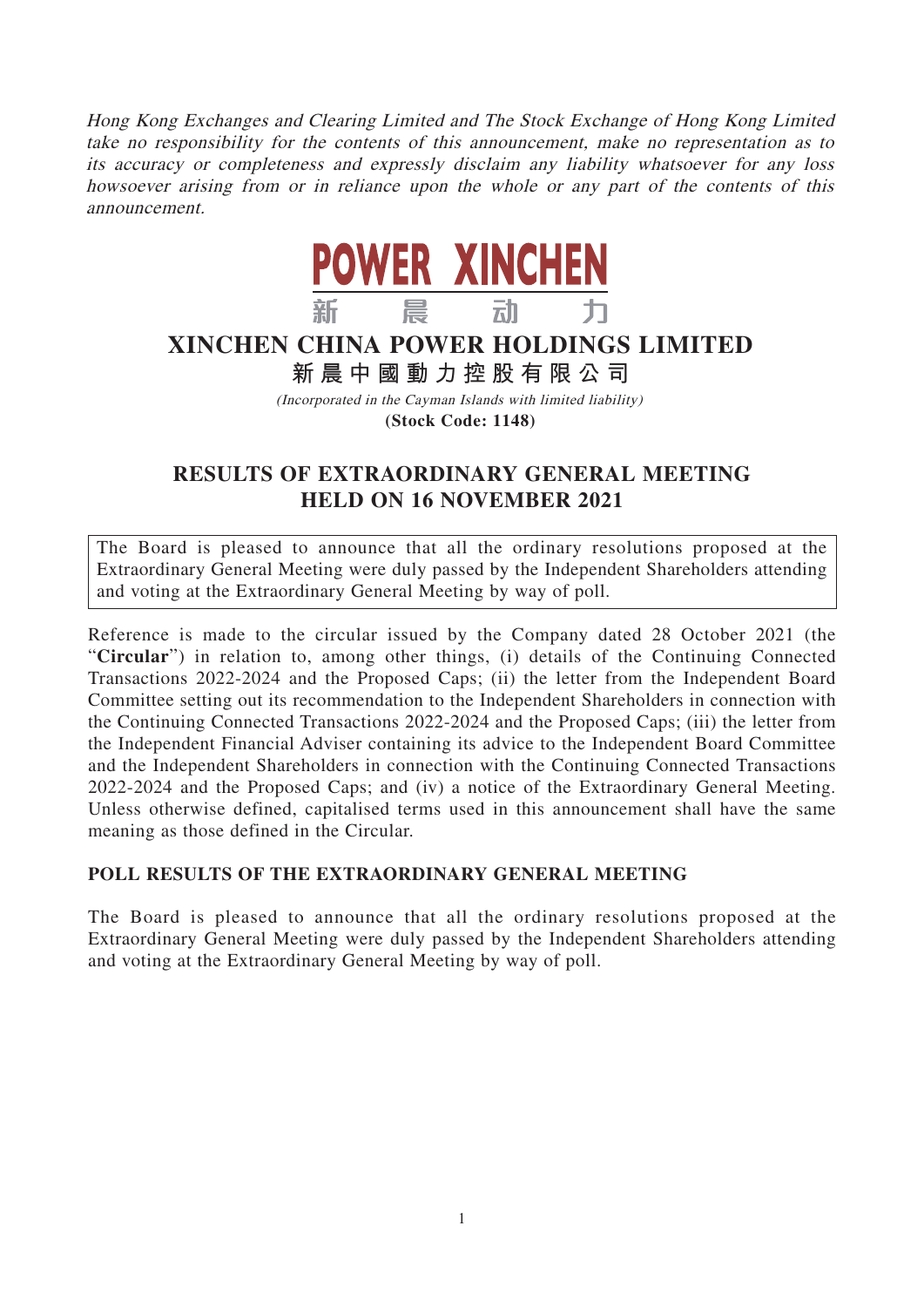Details of the poll results in respect of the ordinary resolutions proposed at the Extraordinary General Meeting are as follows:

|    |            | Ordinary resolutions proposed at the<br><b>Extraordinary General Meeting</b>                                                                                                                                                                                                                                                                                                                                                                                                                                                                                                                                                                                                                                                                                                                                                                                                                                                                                                                                                                                                                                                                                                                                                                                                                                                                                                                                                                                                                                                                                                                                                                                                                                                                                                                                                                                                       | <b>FOR</b><br>votes $(\%)$ | <b>AGAINST</b><br>votes $(\%)$ | <b>Total</b><br>number of<br>votes |
|----|------------|------------------------------------------------------------------------------------------------------------------------------------------------------------------------------------------------------------------------------------------------------------------------------------------------------------------------------------------------------------------------------------------------------------------------------------------------------------------------------------------------------------------------------------------------------------------------------------------------------------------------------------------------------------------------------------------------------------------------------------------------------------------------------------------------------------------------------------------------------------------------------------------------------------------------------------------------------------------------------------------------------------------------------------------------------------------------------------------------------------------------------------------------------------------------------------------------------------------------------------------------------------------------------------------------------------------------------------------------------------------------------------------------------------------------------------------------------------------------------------------------------------------------------------------------------------------------------------------------------------------------------------------------------------------------------------------------------------------------------------------------------------------------------------------------------------------------------------------------------------------------------------|----------------------------|--------------------------------|------------------------------------|
| 1. | (a)<br>(b) | The entering into of the framework agreement<br>(the "Brilliance China Sale Agreement")<br>(copy of which is marked "A" and produced<br>to the meeting and initialled by the Chairman<br>for identification purpose) dated 30 September<br>2021 and entered into between the Company<br>and Brilliance China Automotive Holdings<br>Limited ("Brilliance China") in respect of the<br>continuing connected transactions to be entered<br>into between the Company and its subsidiaries<br>on the one part and Brilliance China and its<br>subsidiaries on the other part for the three<br>financial years ending 31 December 2024 as<br>set out in the paragraph headed "Letter from<br>the Board – Renewal of Continuing Connected<br>Transactions $- A$ . Sale of engines and engine<br>components to Brilliance China Group"<br>contained in the circular of the Company dated<br>28 October 2021 (the "Circular") be and is<br>hereby approved, confirmed and ratified and<br>the entering into of the relevant continuing<br>connected transactions pursuant to the Brilliance<br>China Sale Agreement be and are hereby<br>approved; and that any director of the Company<br>be and is hereby authorised to take such<br>actions and to enter into such documents as are<br>necessary to give effect to the abovementioned<br>continuing connected transactions contemplated<br>under the Brilliance China Sale Agreement; and<br>the proposed maximum annual monetary<br>value of the continuing connected transactions<br>contemplated under the Brilliance China Sale<br>Agreement pursuant to paragraph (a) of this<br>Resolution for each of the three financial years<br>ending 31 December 2024 as set out in the<br>paragraph headed "Letter from the Board -<br>Proposed Caps and historical transaction value -<br>B. The Proposed Caps" contained in the Circular | 406,017,706<br>$(100\%)$   | $\overline{0}$<br>$(0\%)$      | 406,017,706                        |
|    |            | be and are hereby approved.                                                                                                                                                                                                                                                                                                                                                                                                                                                                                                                                                                                                                                                                                                                                                                                                                                                                                                                                                                                                                                                                                                                                                                                                                                                                                                                                                                                                                                                                                                                                                                                                                                                                                                                                                                                                                                                        |                            |                                |                                    |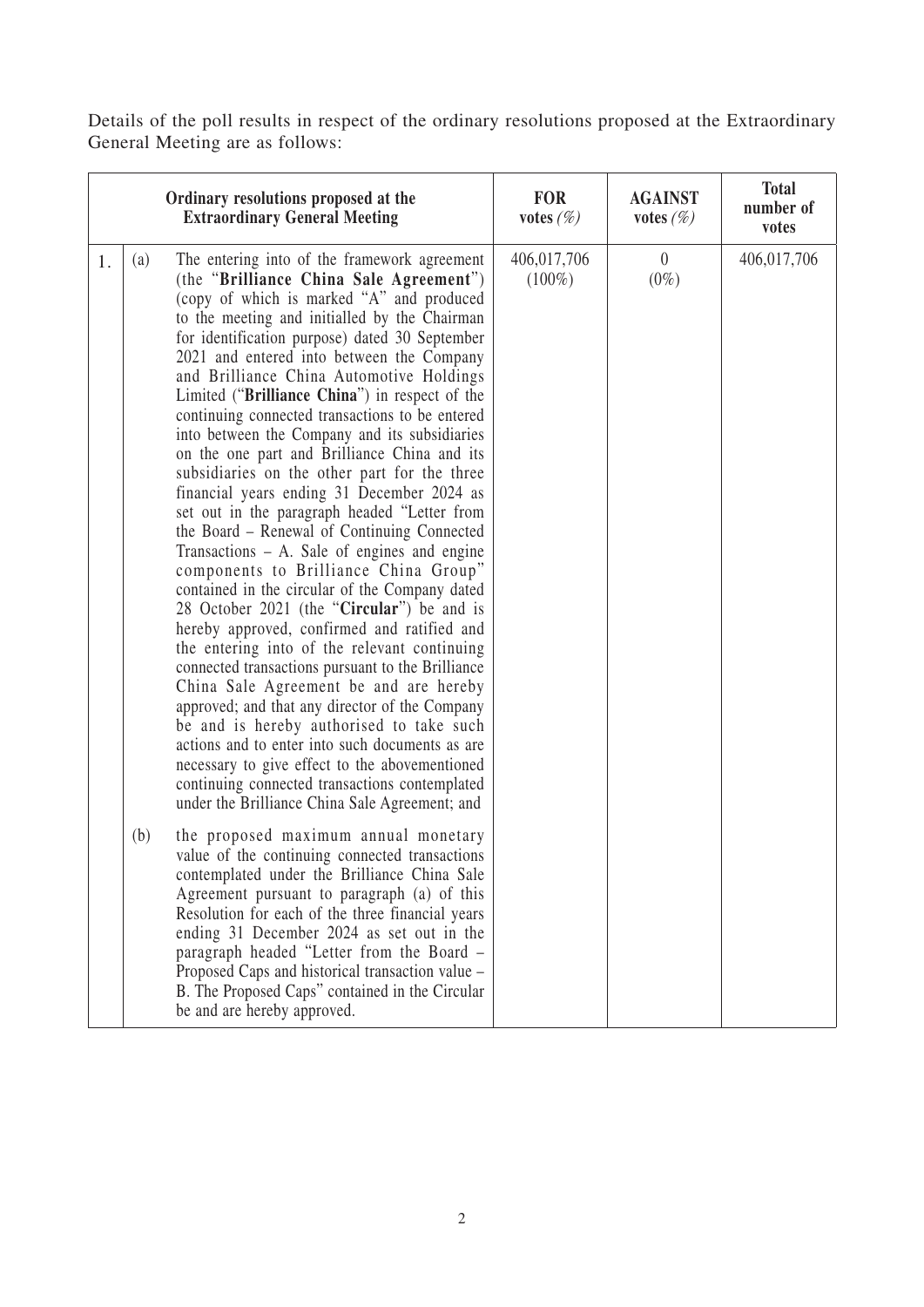| Ordinary resolutions proposed at the<br><b>Extraordinary General Meeting</b> |     |                                                                                                                                                                                                                                                                                                                                                                                                                                                                                                                                                                                                                                                                                                                                                                                                                                                                                                                                                                                                                                                                                                                                                                                                                                                                                                                                                                                                                                                                                                                                                                                                                           | <b>FOR</b><br>votes $(\%)$ | <b>AGAINST</b><br>votes $(\%)$ | <b>Total</b><br>number of<br>votes |
|------------------------------------------------------------------------------|-----|---------------------------------------------------------------------------------------------------------------------------------------------------------------------------------------------------------------------------------------------------------------------------------------------------------------------------------------------------------------------------------------------------------------------------------------------------------------------------------------------------------------------------------------------------------------------------------------------------------------------------------------------------------------------------------------------------------------------------------------------------------------------------------------------------------------------------------------------------------------------------------------------------------------------------------------------------------------------------------------------------------------------------------------------------------------------------------------------------------------------------------------------------------------------------------------------------------------------------------------------------------------------------------------------------------------------------------------------------------------------------------------------------------------------------------------------------------------------------------------------------------------------------------------------------------------------------------------------------------------------------|----------------------------|--------------------------------|------------------------------------|
| 2.                                                                           | (a) | The entering into of the framework agreement<br>(the "Xinhua Combustion Engine Purchase<br>Agreement") (copy of which is marked "B"<br>and produced to the meeting and initialled by<br>the Chairman for identification purpose) dated<br>30 September 2021 and entered into between<br>Mianyang Xinchen Engine Co., Ltd.* (綿陽<br>新晨動力機械有限公司) (a wholly-owned<br>subsidiary of the Company) ("Mianyang<br>Xinchen") and Mianyang Xinhua Internal<br>Combustion Engine Joint Stock Company<br>Limited* (綿陽新華內燃機股份有限公司)<br>("Xinhua Combustion Engine") in respect<br>of the continuing connected transactions to be<br>entered into between Mianyang Xinchen on<br>the one part and Xinhua Combustion Engine<br>on the other part for the three financial years<br>ending 31 December 2024 as set out in the<br>paragraph headed "Letter from the Board -<br>Renewal of Continuing Connected Transactions<br>- B. Purchase of engine components from<br>Xinhua Combustion Engine" contained in the<br>circular of the Company dated 28 October 2021<br>(the " <b>Circular</b> ") be and is hereby approved,<br>confirmed and ratified and the entering into of<br>the relevant continuing connected transactions<br>pursuant to the Xinhua Combustion Engine<br>Purchase Agreement be and are hereby<br>approved; and that any director of the Company<br>be and is hereby authorised to take such<br>actions and to enter into such documents as are<br>necessary to give effect to the abovementioned<br>continuing connected transactions contemplated<br>under the Xinhua Combustion Engine Purchase<br>Agreement; and | 406, 102, 706<br>$(100\%)$ | $\theta$<br>$(0\%)$            | 406,102,706                        |
|                                                                              | (b) | the proposed maximum annual monetary<br>value of the continuing connected transactions<br>contemplated under the Xinhua Combustion<br>Engine Purchase Agreement pursuant to<br>paragraph (a) of this Resolution for each of<br>the three financial years ending 31 December<br>2024 as set out in the paragraph headed "Letter<br>from the Board – Proposed Caps and historical<br>transaction value - B. The Proposed Caps"<br>contained in the Circular be and are hereby<br>approved.                                                                                                                                                                                                                                                                                                                                                                                                                                                                                                                                                                                                                                                                                                                                                                                                                                                                                                                                                                                                                                                                                                                                  |                            |                                |                                    |